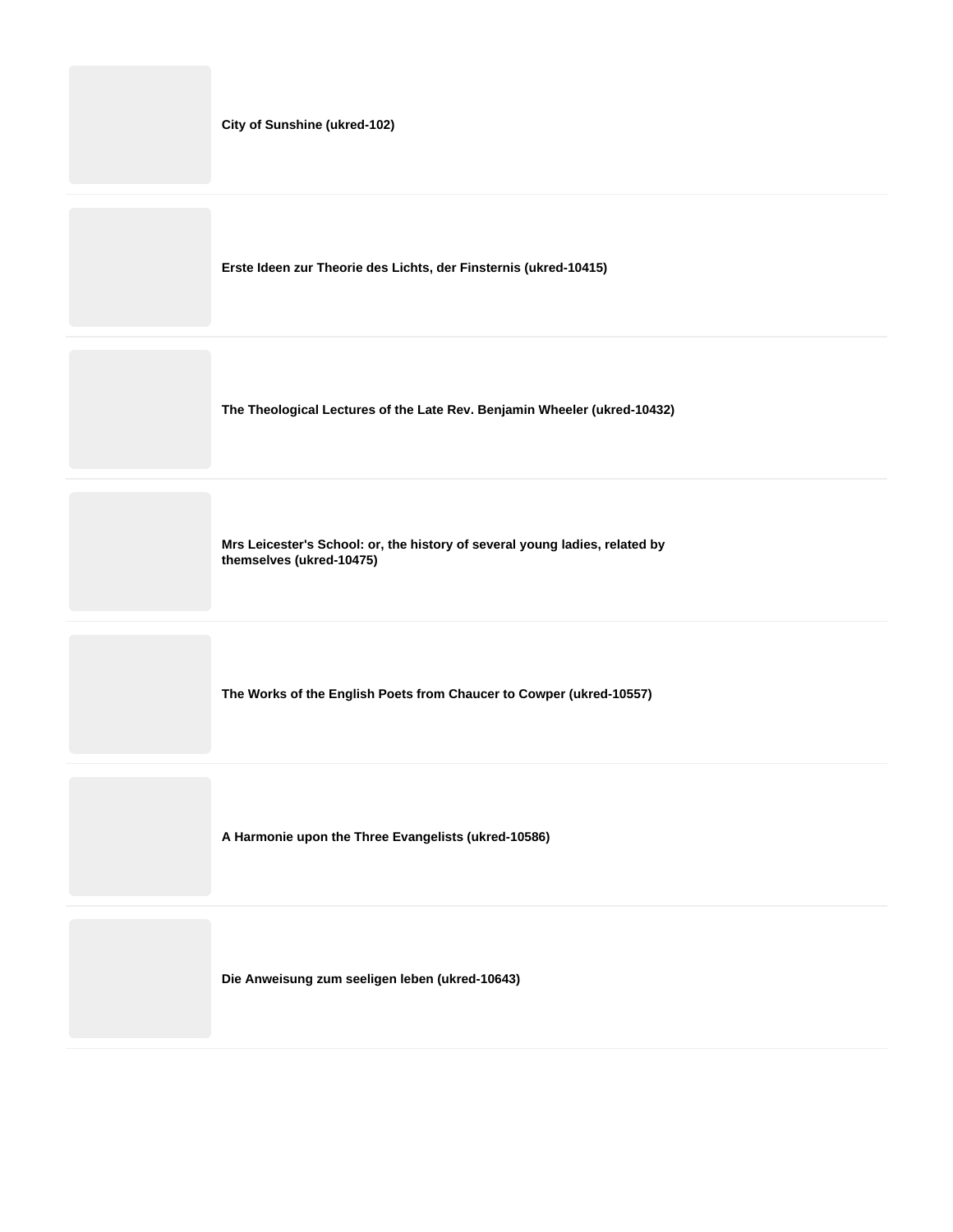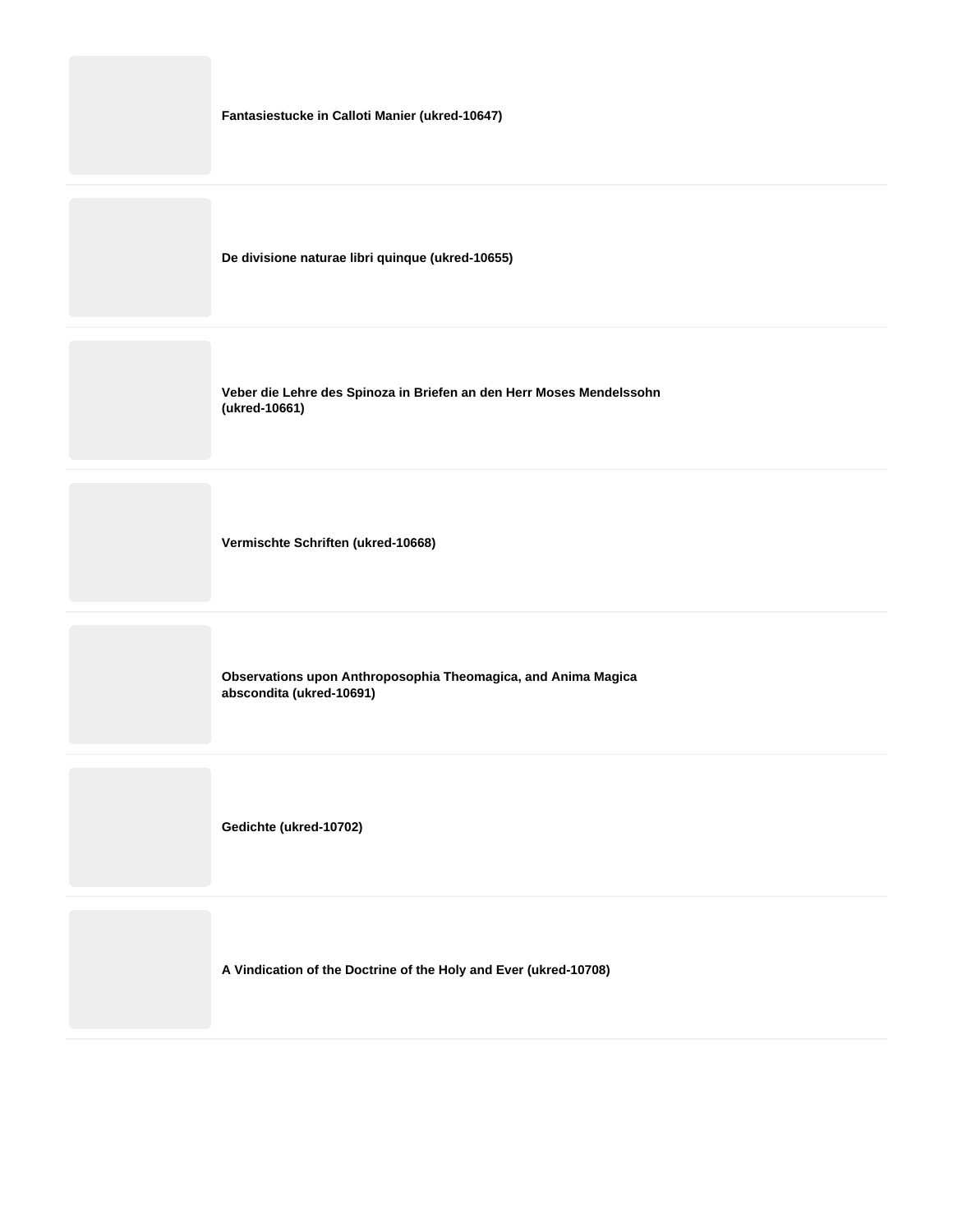**The Second Lash of Alazonomastix (ukred-10711)**

**Lives of British Statesmen, & c (ukred-10731)**

**The Life of Wesley; and the Rise and Progress of Methodism (ukred-10748)**

**Grundzuge der philosophischen Naturwissenschaft (ukred-10765)**

**Lehrbuch der Naturgeschichte (ukred-10767)**

**Spirit of Laws (ukred-11306)**

**[Sermon about Wakefield's Address to the Inhabitants of Nottingham] (ukred-11307)**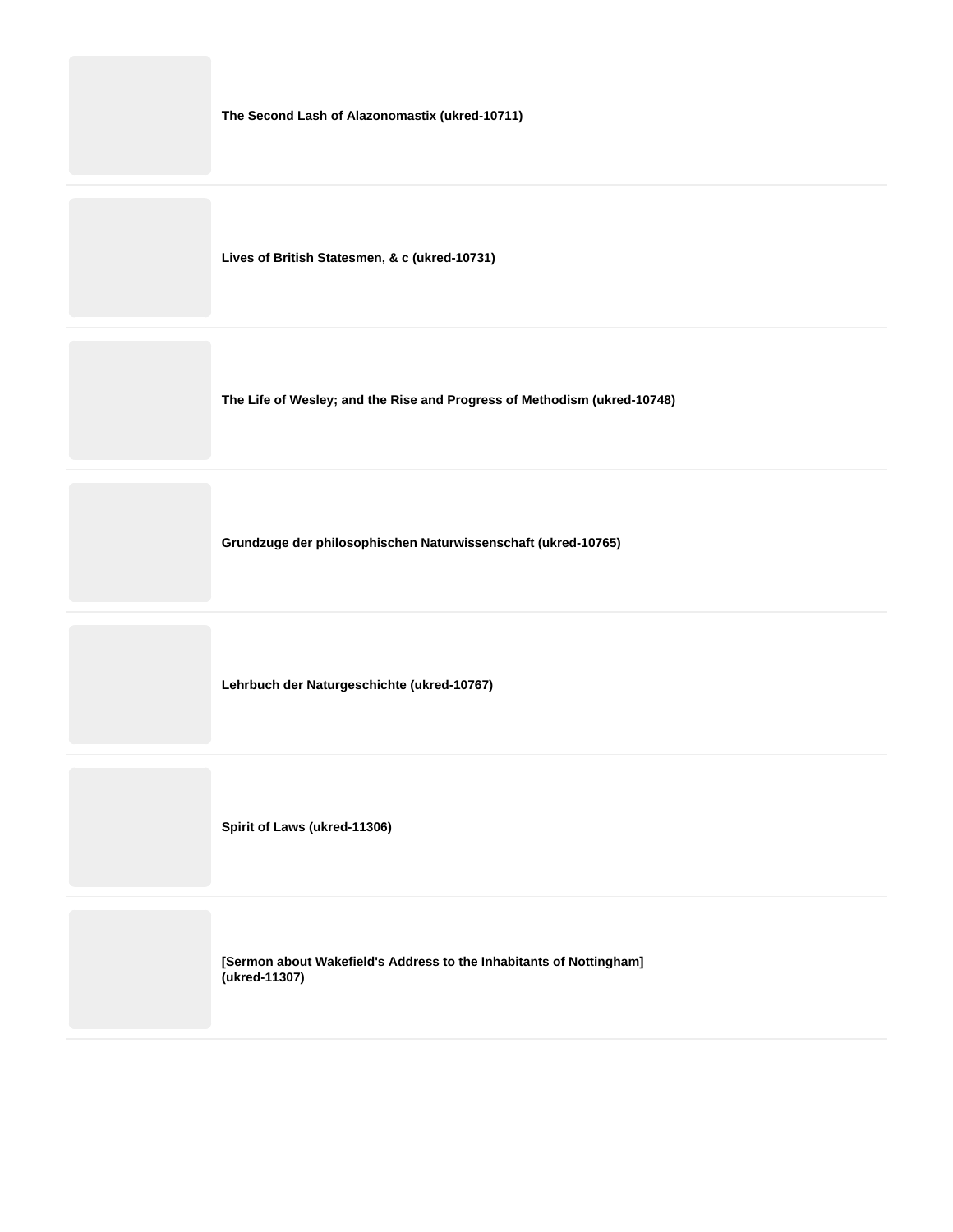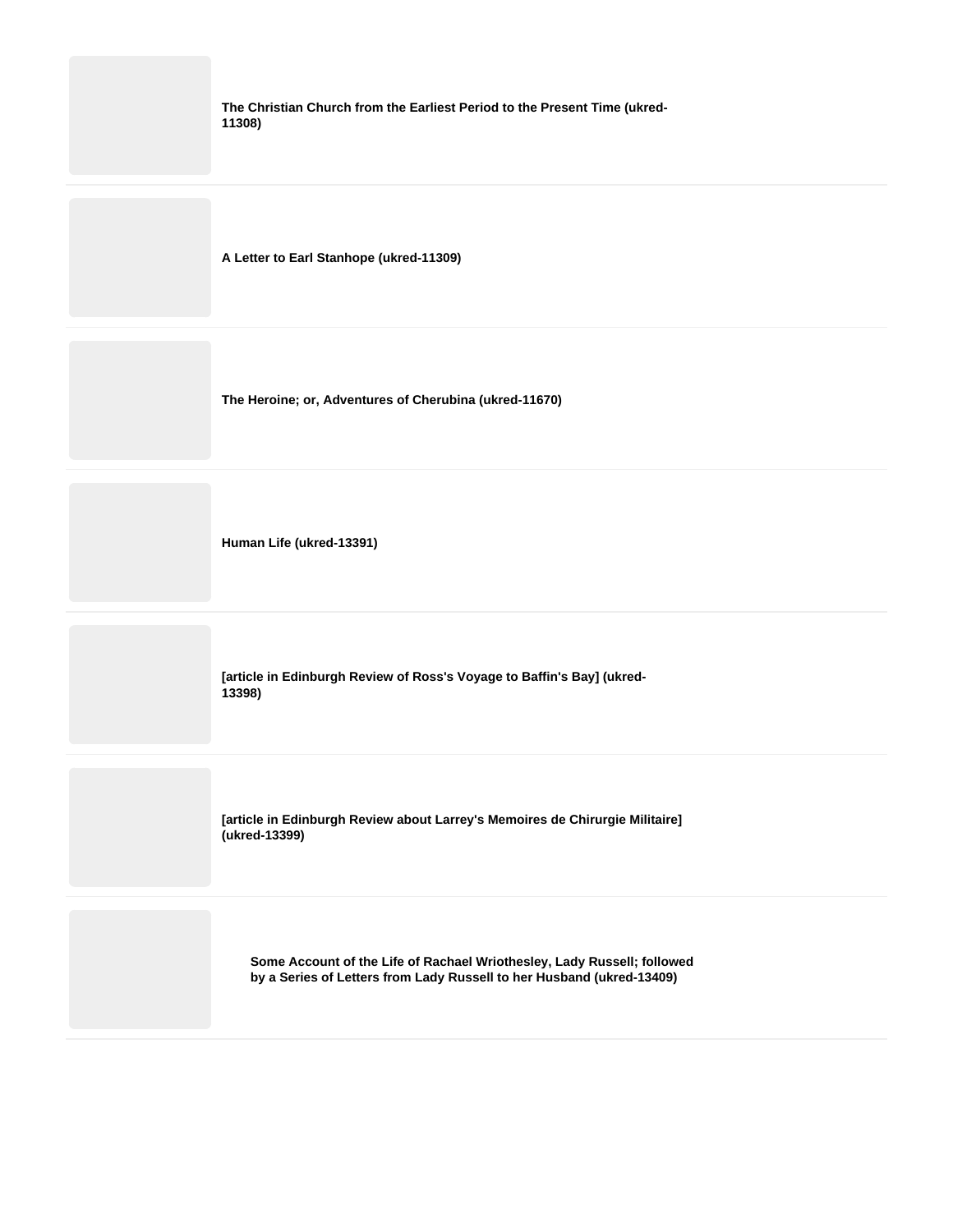|  |  | Kendal Chronicle (ukred-1643) |
|--|--|-------------------------------|
|--|--|-------------------------------|

**Close Comments on a Straggling Speech (ukred-1648)**

**A Letter to Sir Samuel Romilly upon the Abuse of Charities (ukred-1650)**

**Estetica: Come scienza dell?espressione e linguistica generale (ukred-16761)**

**[a novel] (ukred-16938)**

**Plighted Troth (ukred-16949)**

**Essai sur l'esprit musical (ukred-16954)**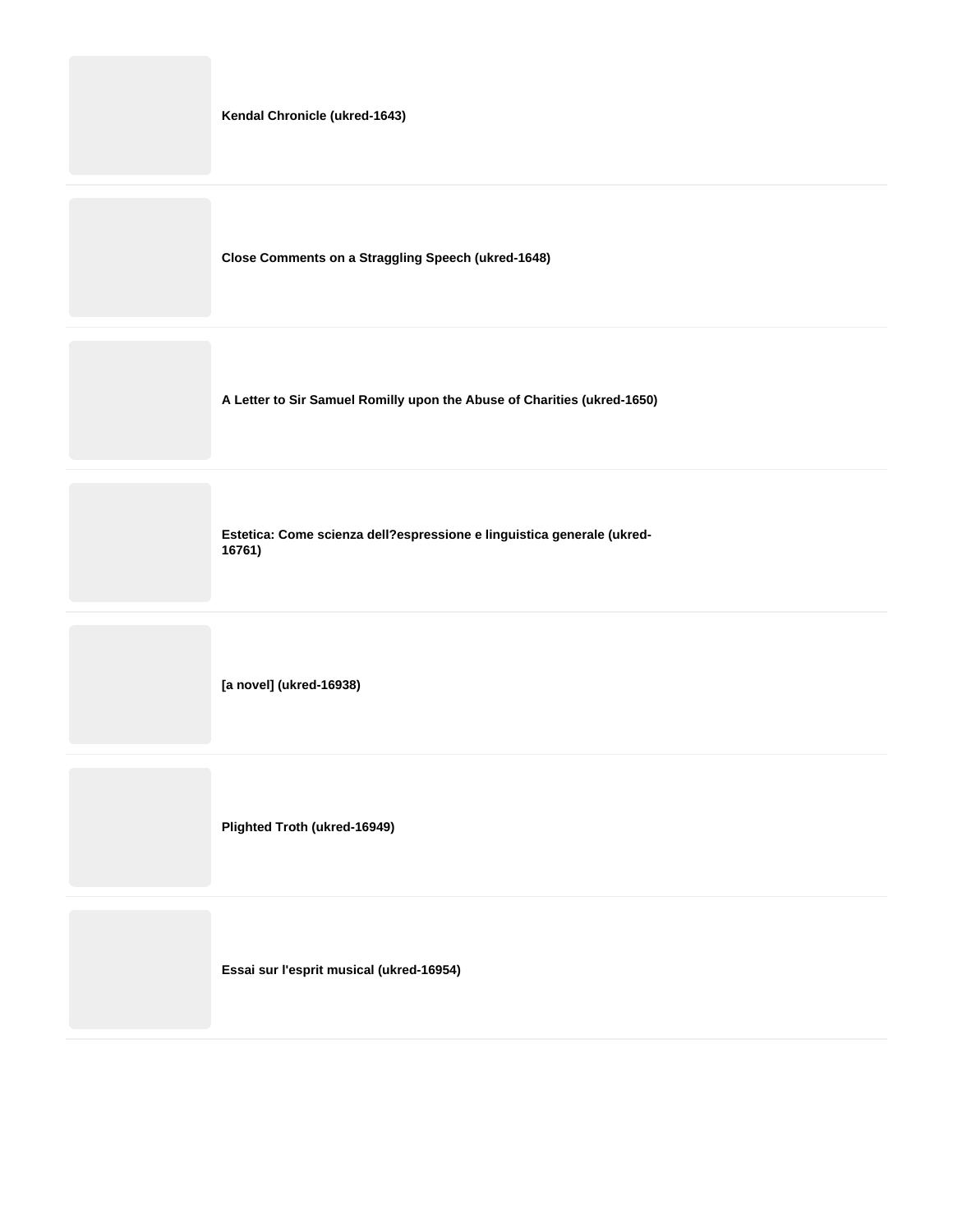|  |  | Human Work (ukred-16968) |
|--|--|--------------------------|
|--|--|--------------------------|

**Foster Brother, The (ukred-17110)**

**Morning Chronicle (ukred-17111)**

**Don Juan d'Autriche, ou la Vocation (ukred-17381)**

**Confessions d'un homme d'aujourdhui (ukred-17414)**

**New Statesman (ukred-17415)**

**Monastery, The (ukred-17729)**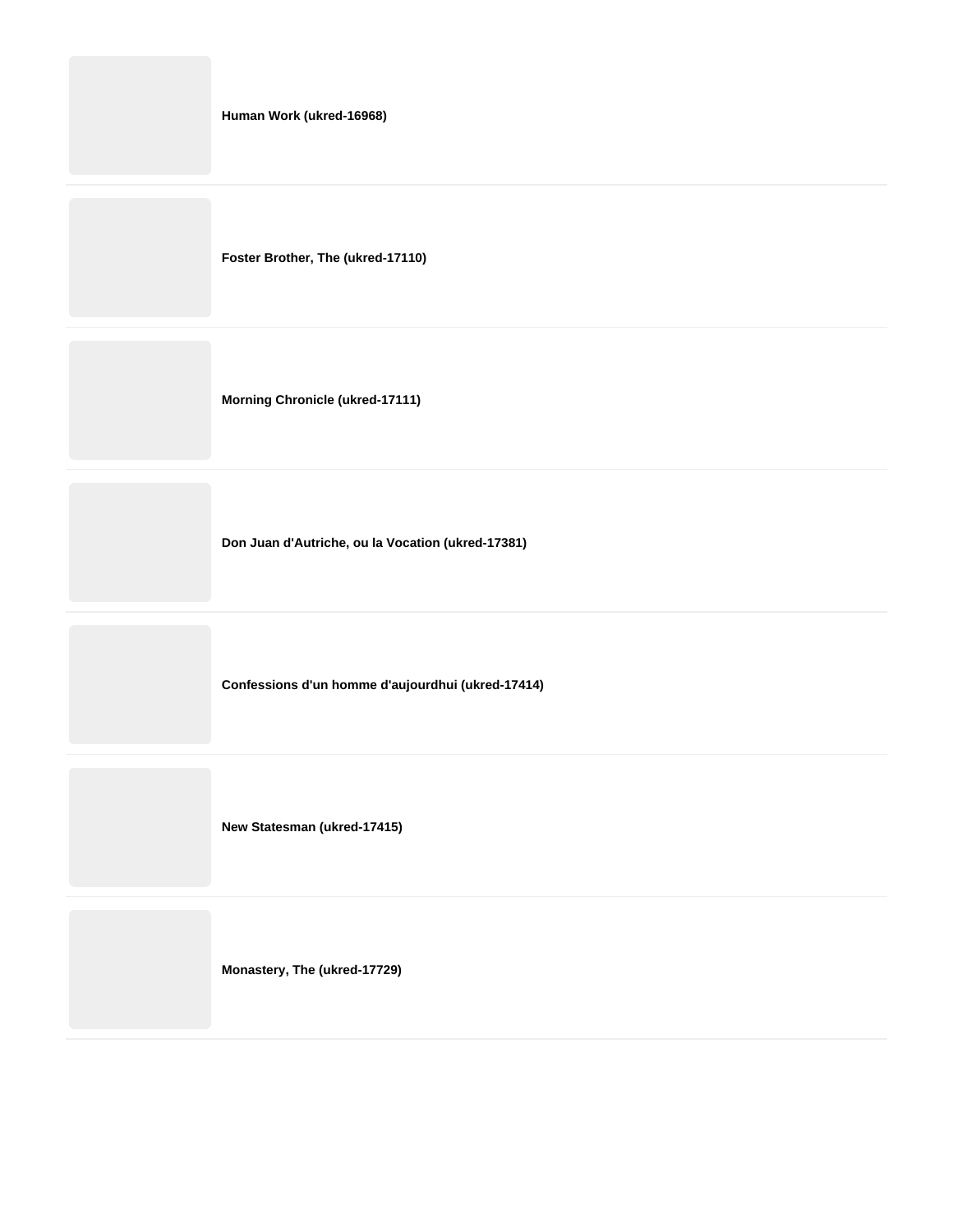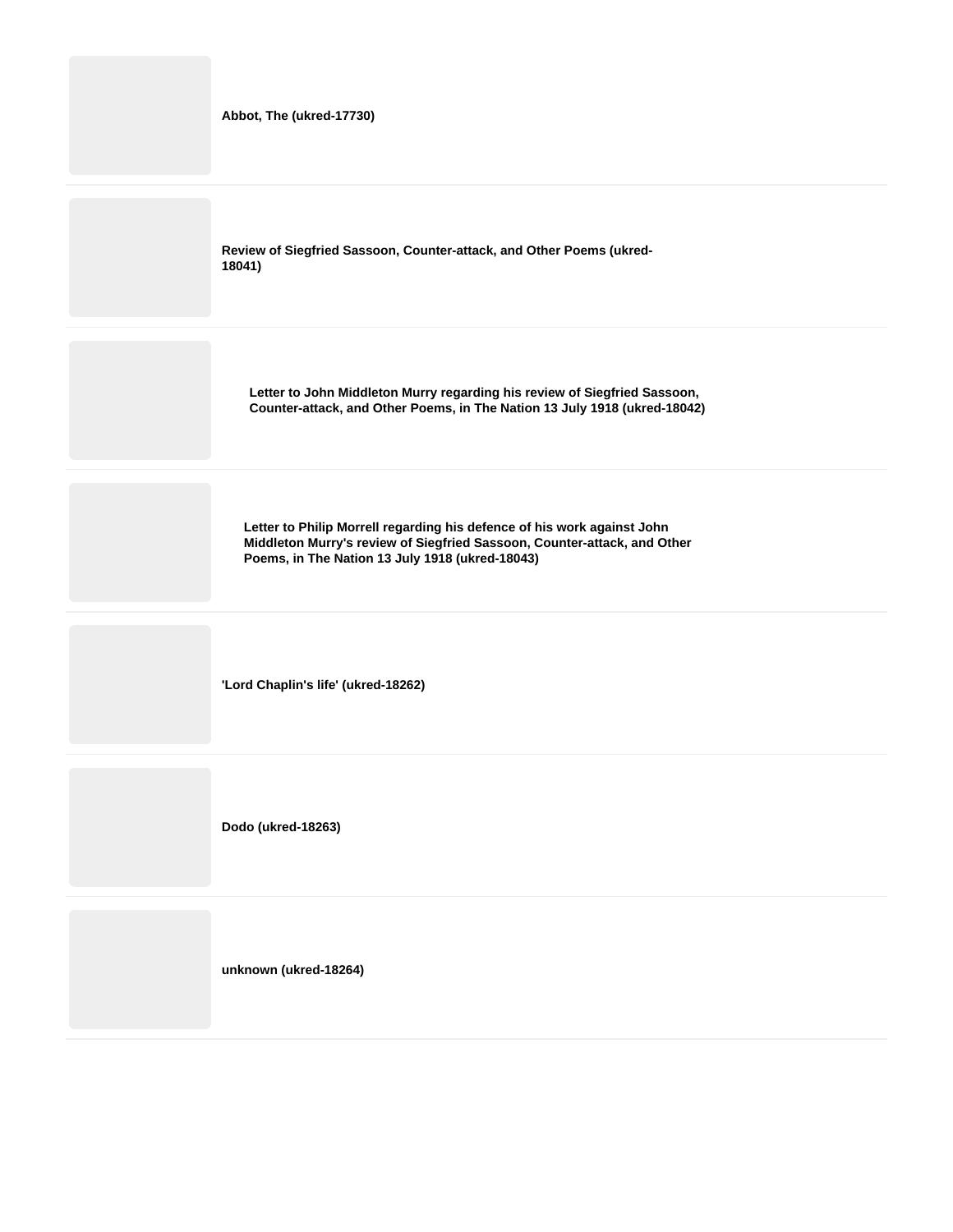|  | Inferno (ukred-18266) |
|--|-----------------------|
|--|-----------------------|

**A Note in Music (ukred-18267)**

**La Divina Commedia (ukred-18268)**

**A Tour through the Whole Island of Great Britain (ukred-18269)**

**The Autobiography of Archibald Hamilton Rowan (ukred-18270)**

**As We Were: A Victorian Peep-Show (ukred-18271)**

**unknown (ukred-18272)**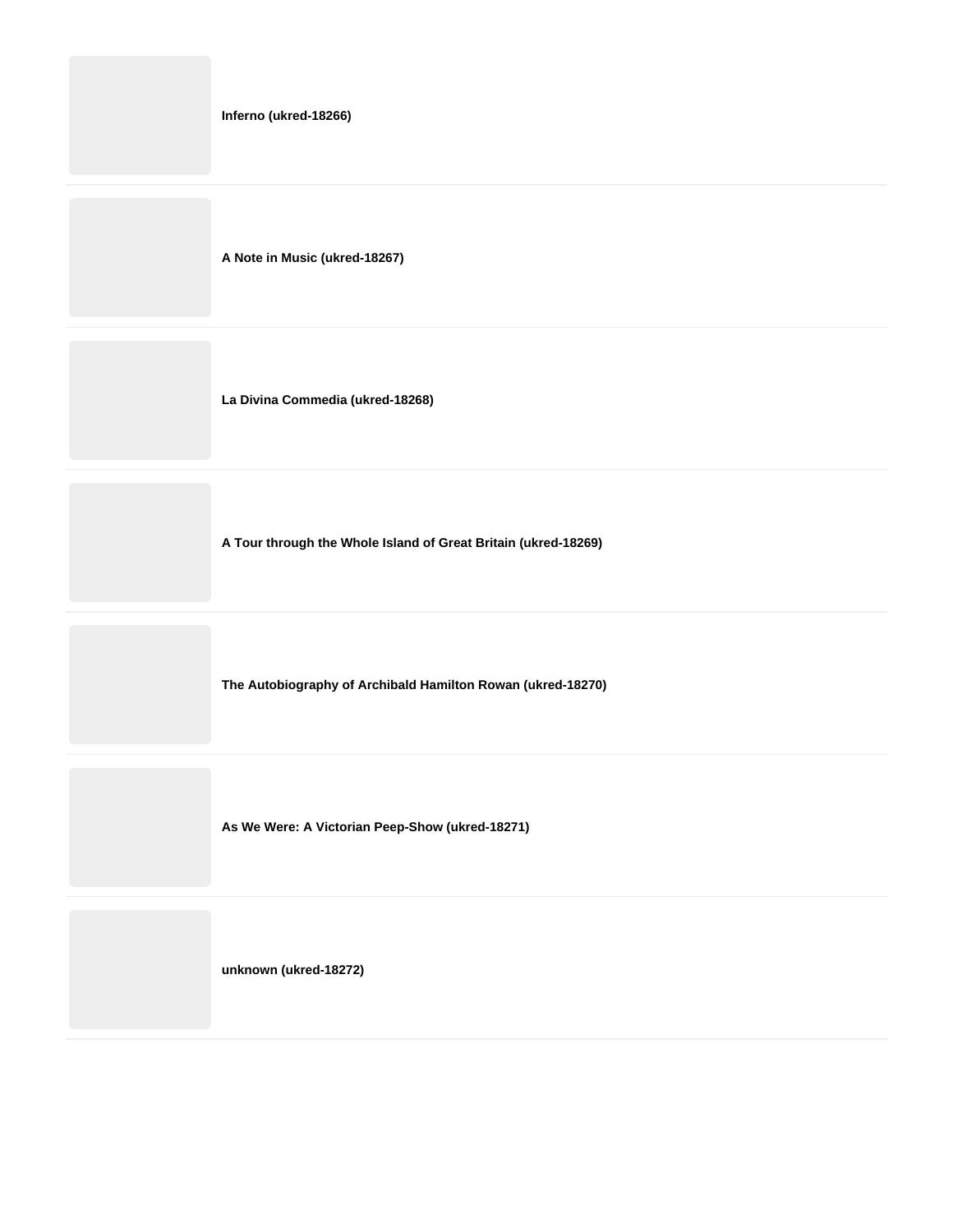| The Journal of a Somerset Rector (ukred-18273) |
|------------------------------------------------|
| Letters (ukred-18274)                          |
| The Stones of Venice (ukred-18443)             |
| The Land (ukred-18454)                         |
| [article on Arnold Bennett] (ukred-18698)      |
|                                                |

**Blackwood's Edinburgh Magazine - anonymous poem and articles (ukred-18824)**

**'Sagacity of a Shepherd's Dog' (ukred-18825)**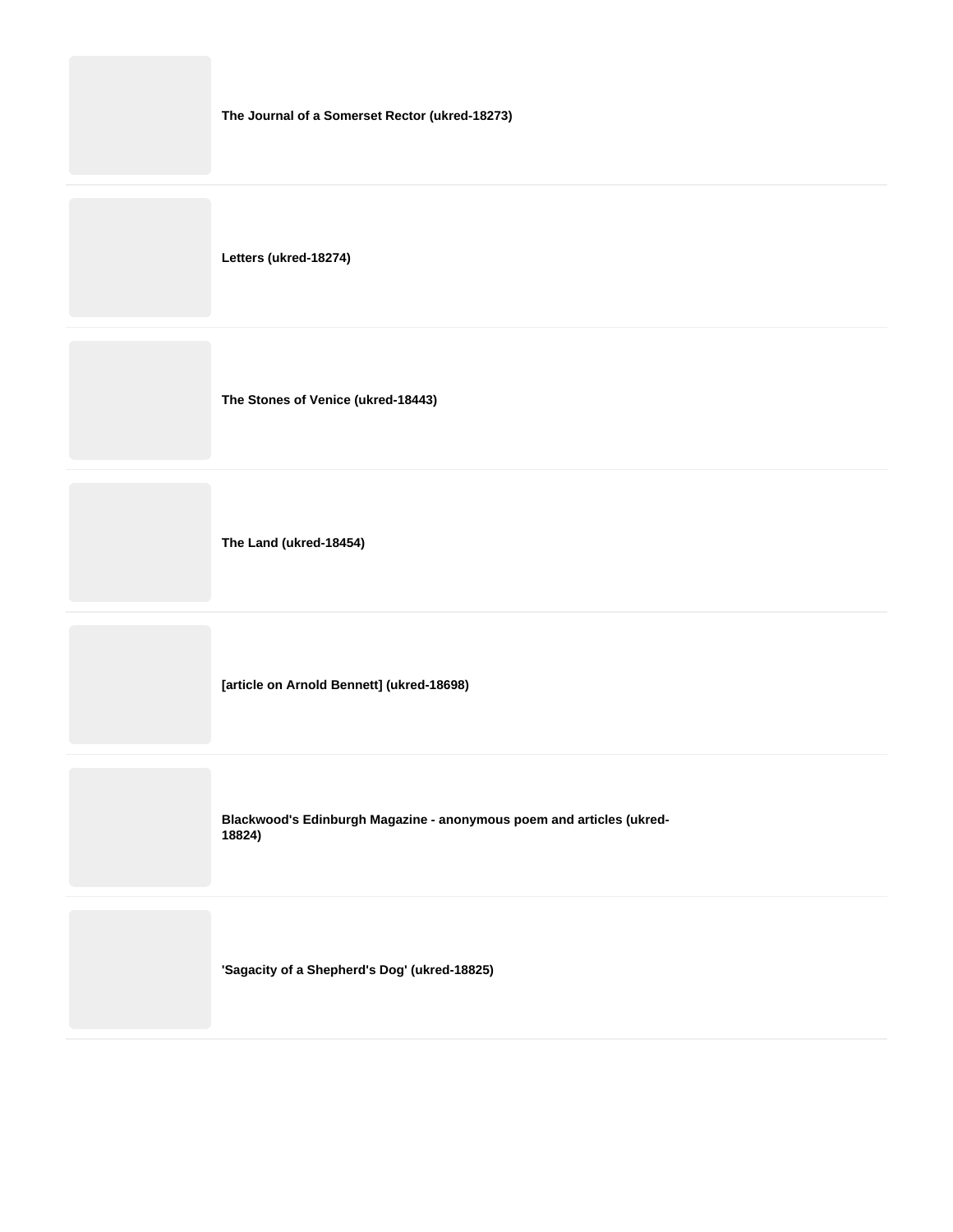

**Scenes from Clerical Life (ukred-19270)**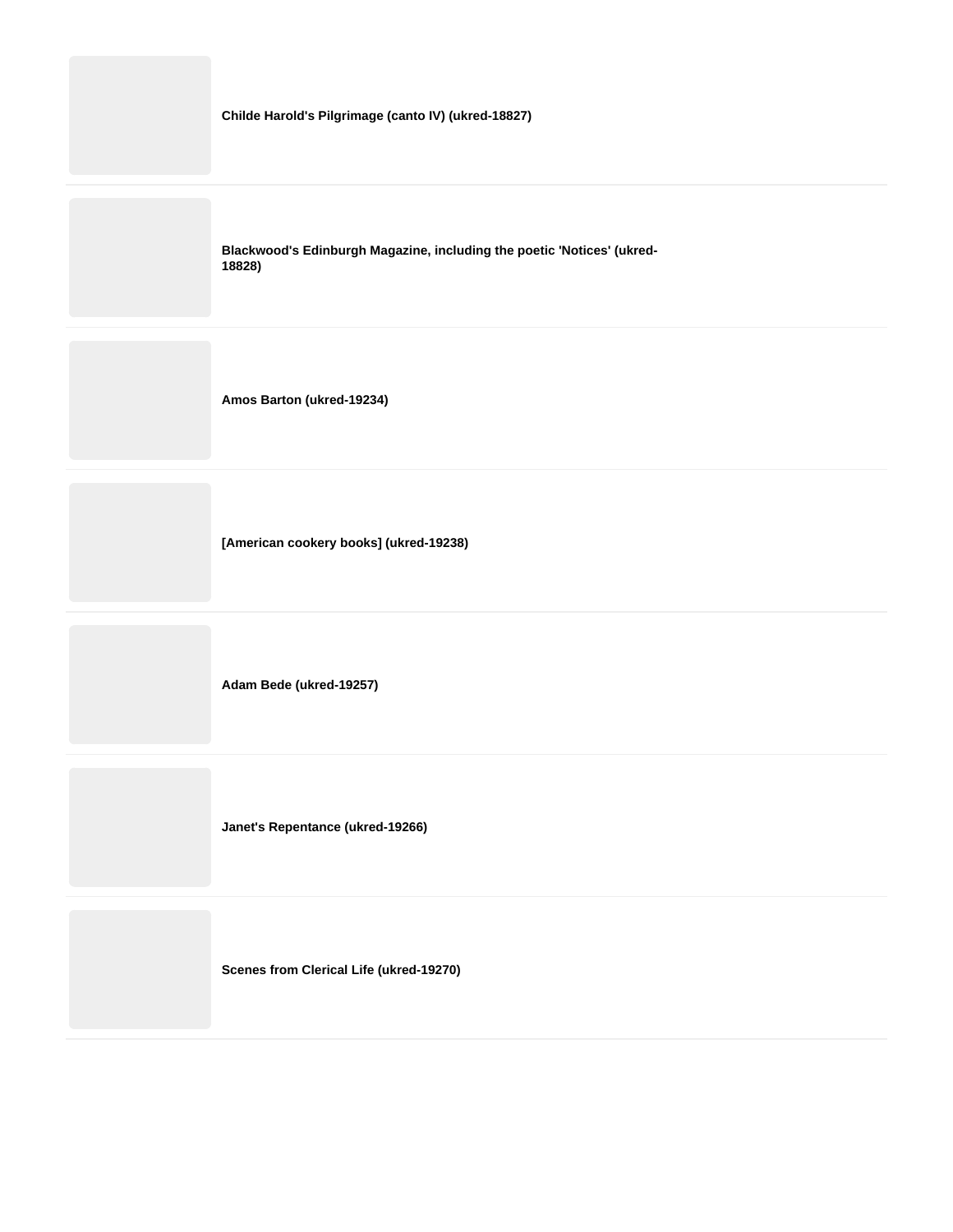|  |  | Adam Bede (ukred-19271) |  |
|--|--|-------------------------|--|
|--|--|-------------------------|--|

**'Amos Barton' (ukred-19272)**

**[unknown] (ukred-19425)**

**[French] (ukred-19426)**

**The Letters of Dorothy Osborne to William Temple (ukred-19818)**

**Kipps: The Story of a Simple Soul (ukred-20538)**

**A Modern Utopia (ukred-20539)**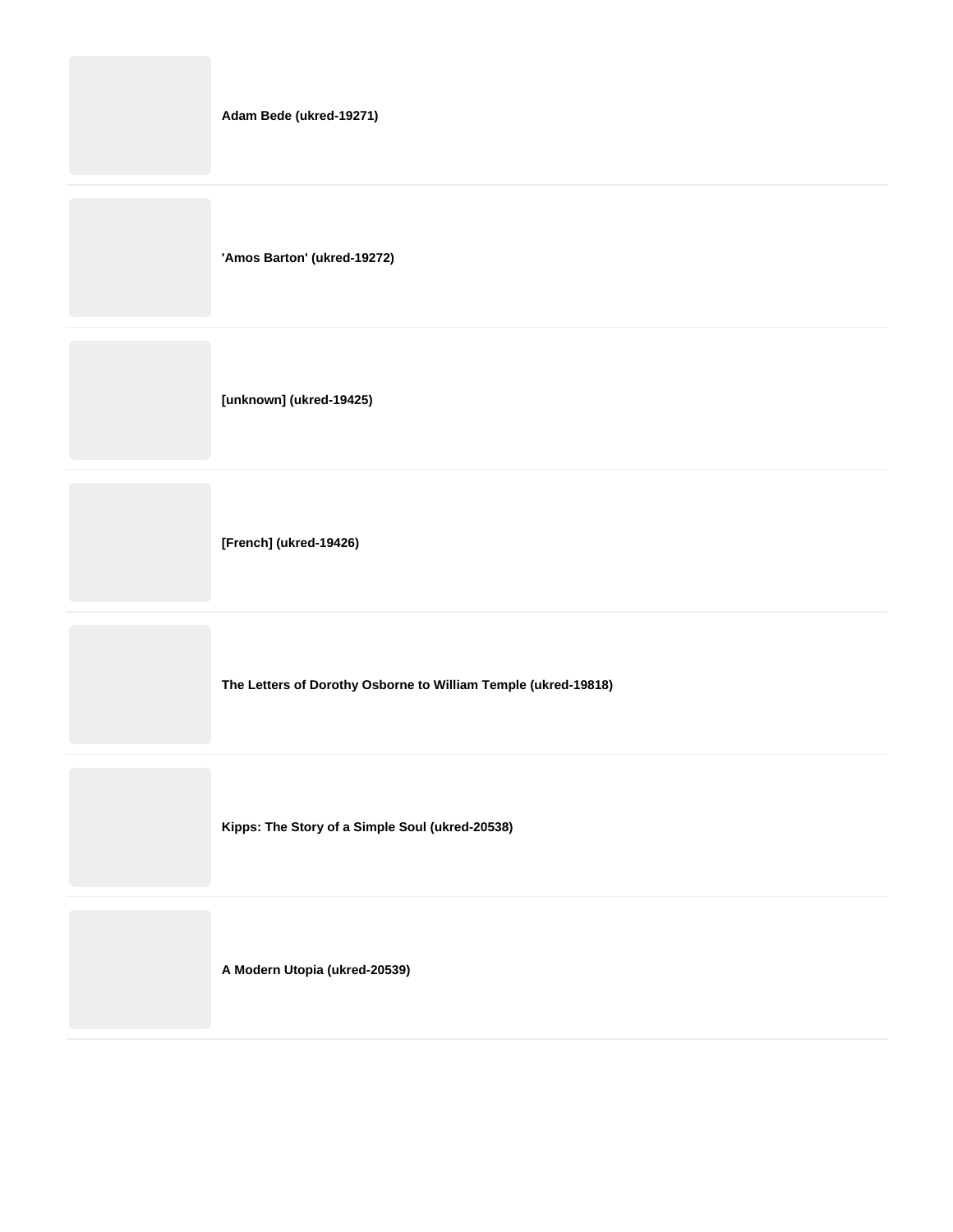| Progress and Other Stories (ukred-20540) |
|------------------------------------------|
| unknown (ukred-20611)                    |
| Festival of Fire (ukred-20628)           |
| Love on the Dole (ukred-20629)           |

**His Worship the Mayor (ukred-20630)**

**Conditions of the Working Classess in England (ukred-20631)**

**Letter to Lytton Strachey (ukred-20827)**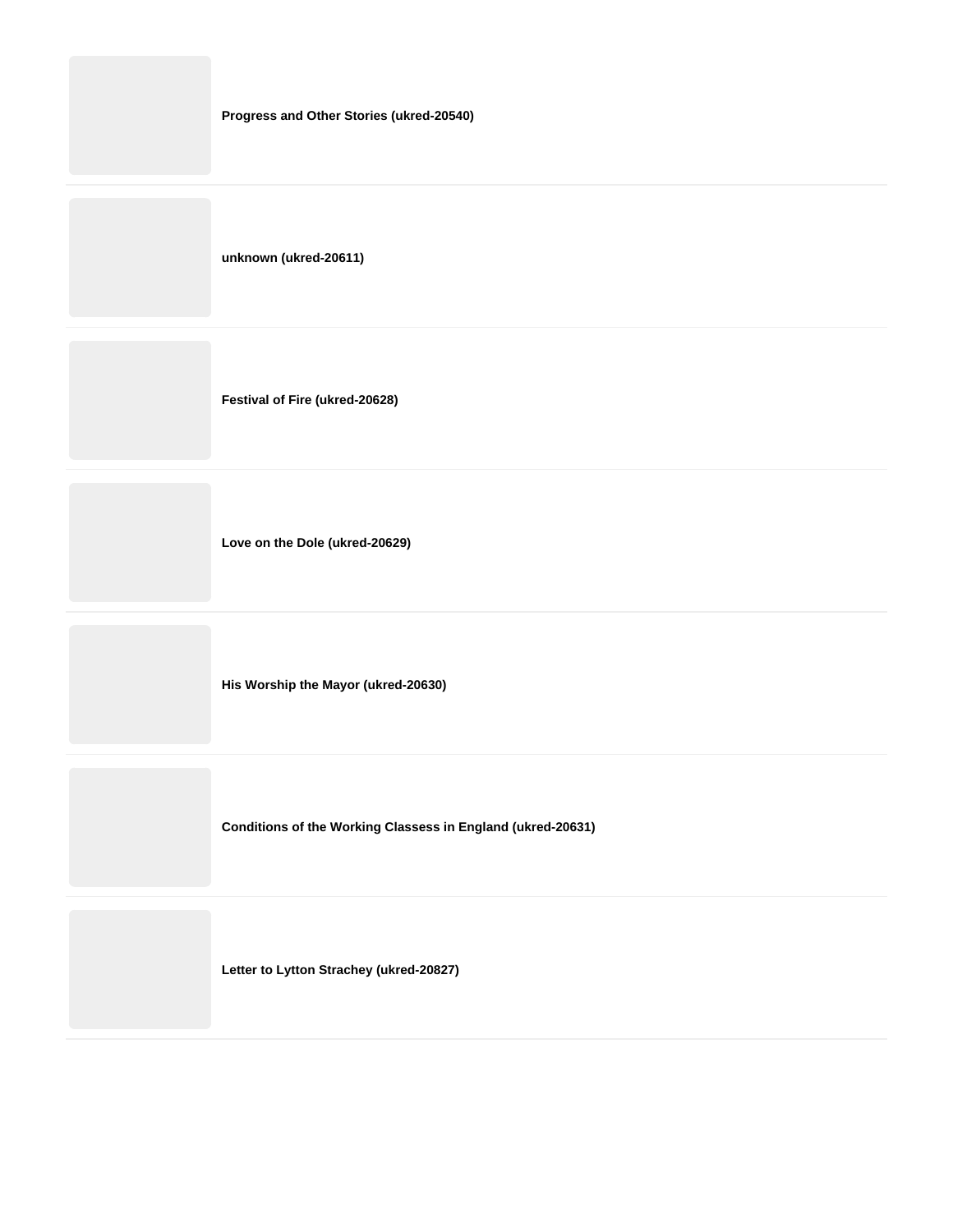**Epistles (ukred-20828)**

**The Magic Mountain (ukred-20829)**

**article on E. M. Forster (ukred-20830)**

**Oscar Browning (ukred-20831)**

**'I love me' (song lyric) (ukred-20832)**

**The Year of Trafalgar: being an account of the battle and of the events which led up to it, with a collection of the poems and ballads written thereupon between 1805 and 1905 (ukred-20883)**

**The Icelandic Sagas (ukred-20884)**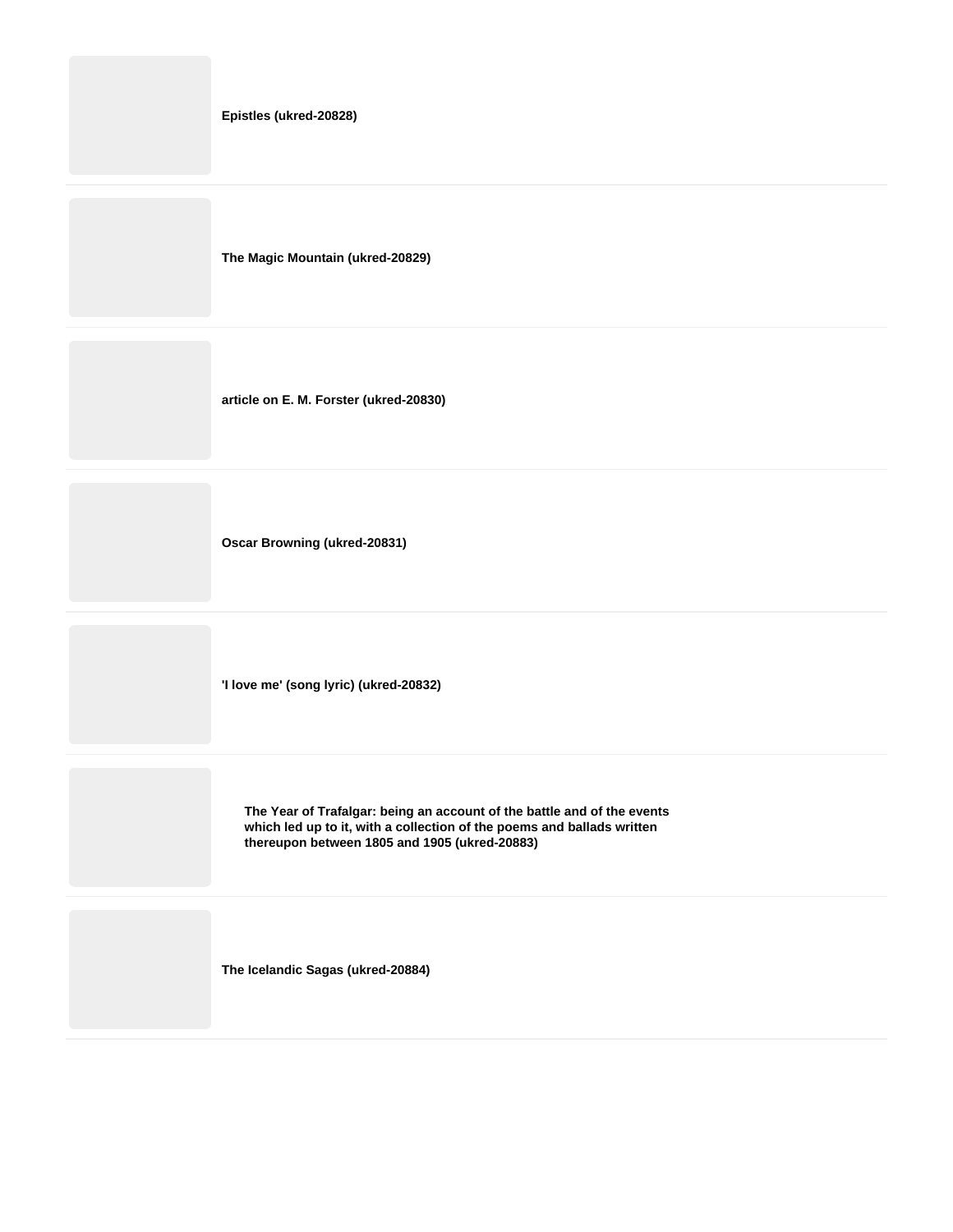| The Year of Trafalgar: being an account of the battle and of the events<br>which led up to it, with a collection of the poems and ballads written<br>thereupon between 1805 and 1905 (ukred-20885) |
|----------------------------------------------------------------------------------------------------------------------------------------------------------------------------------------------------|
| Sur la pierre blanche (ukred-20886)                                                                                                                                                                |
| [letter on punishment of adultery in Turkey] (ukred-2105)                                                                                                                                          |
| Life of Dr. George Bull (ukred-212)                                                                                                                                                                |
| Tom Brown's Schooldays (ukred-21829)                                                                                                                                                               |
| Bible (ukred-22413)                                                                                                                                                                                |
| Bible (ukred-22415)                                                                                                                                                                                |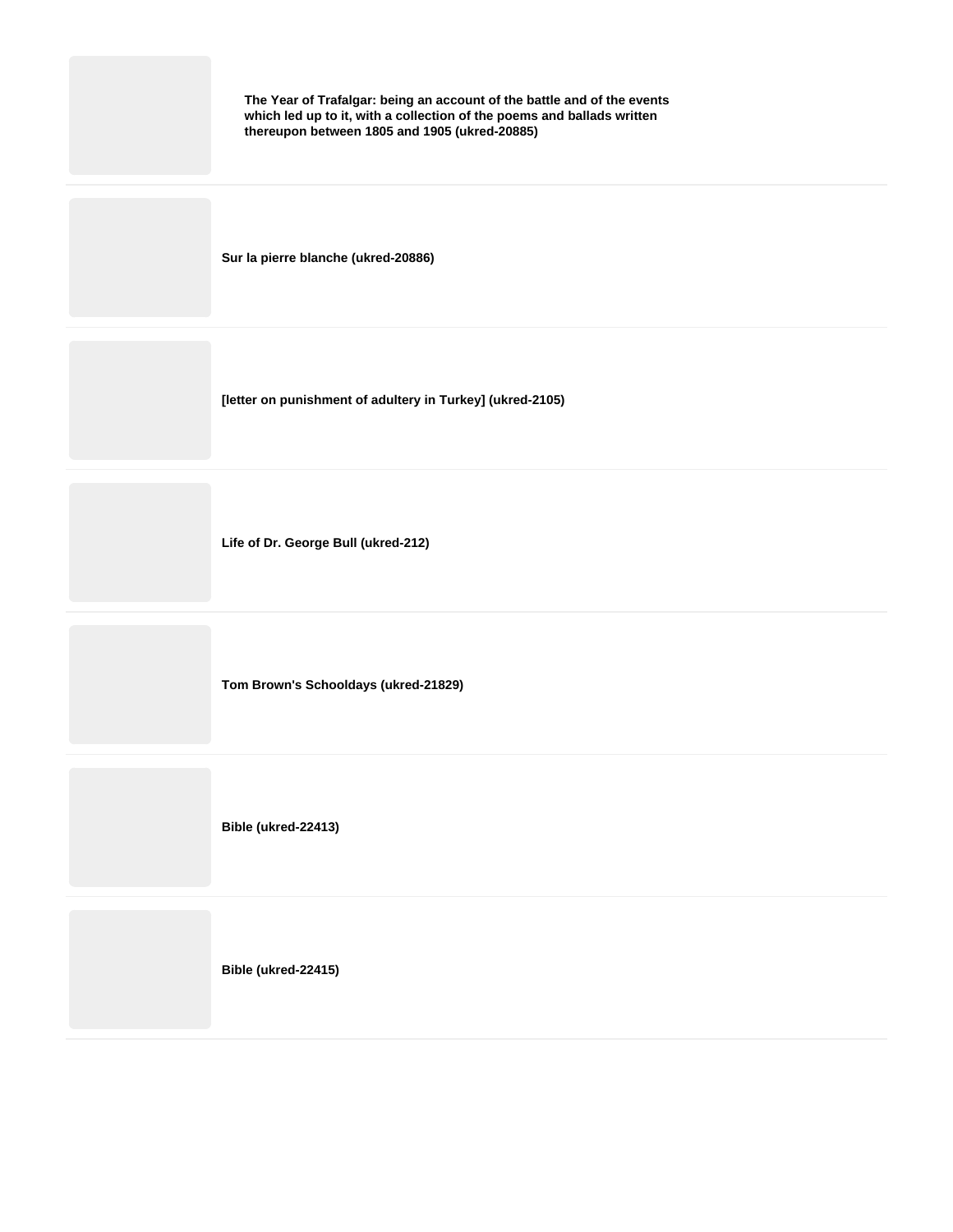**Journals (ukred-22418)**

**Bible (Colossians) (ukred-22420)**

**Bible (ukred-22423)**

**Golden Treasury for the Children of God (ukred-22429)**

**Adam Bede (ukred-23484)**

**Scenes of Clerical Life (ukred-23485)**

**Silas Marner (ukred-23486)**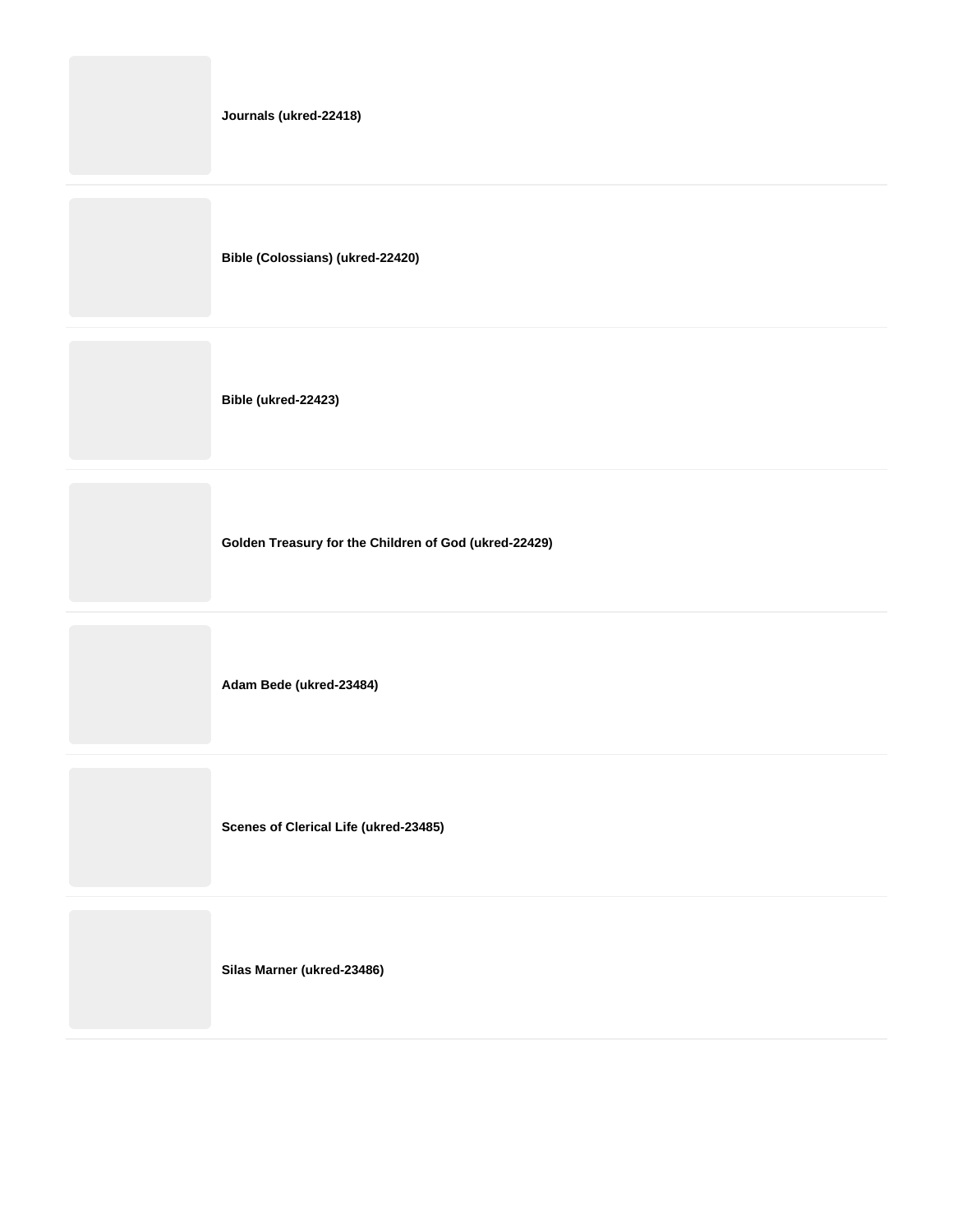|  | Romola (ukred-23487) |  |
|--|----------------------|--|
|--|----------------------|--|

**Civilta Cattolica (ukred-24294)**

**Tribuna (ukred-24296)**

**Morte d'Arthur (ukred-24692)**

**[paper on 'Punch' artists] (ukred-26425)**

**Punch (ukred-26428)**

**Correspondence re Francis Rawdon Hastings, second Earl of Moira (ukred-2653)**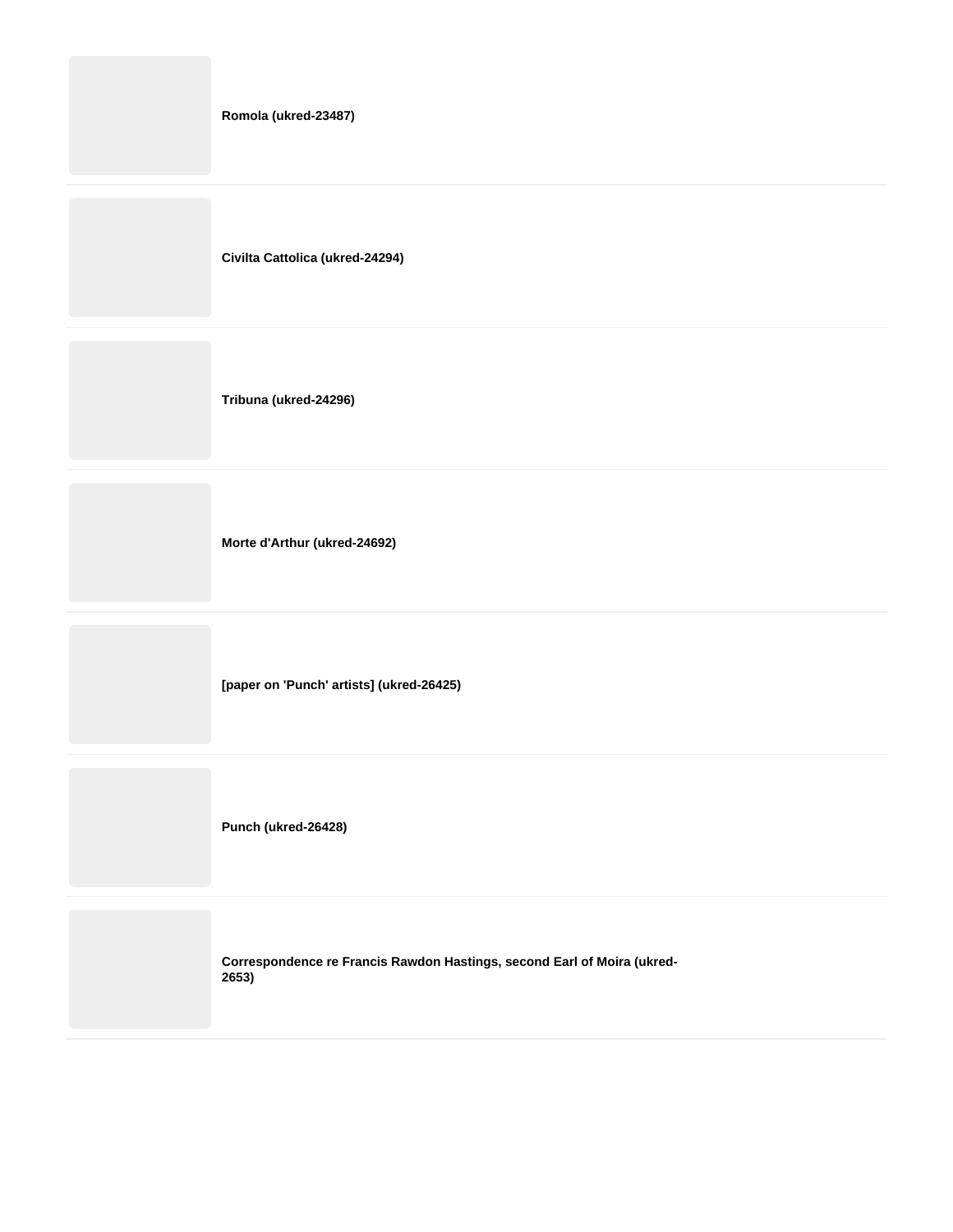**Under the Greenwood Tree (ukred-26548)**

**report of death of Duke of Sutherland (ukred-26943)**

**Series of Character Sketches (ukred-27874)**

**'Isles of Greece, The' (ukred-27881)**

**Alice for Short (ukred-27893)**

**Peter's Letters to his Kinsfolk (ukred-27984)**

**The Vicar of Wakefield (ukred-28293)**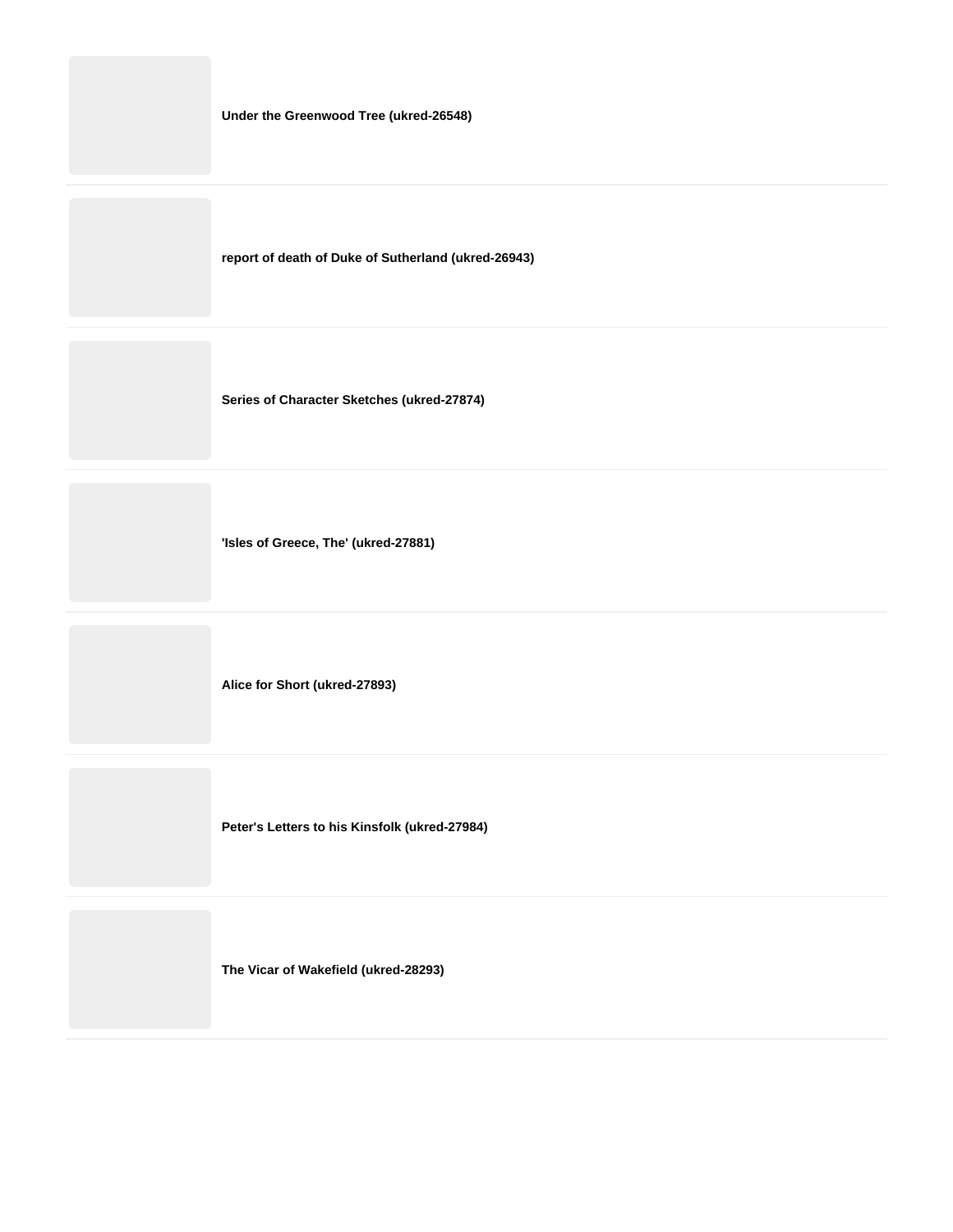**Letters on the Laws of Man's Social Nature (ukred-28722)**

**Letters on the Laws of Man's Social Nature (ukred-28723)**

**The School for Scandal (ukred-29539)**

**The League of Youth (ukred-29551)**

**The Wild Duck (ukred-29558)**

**The Misanthrope (ukred-29588)**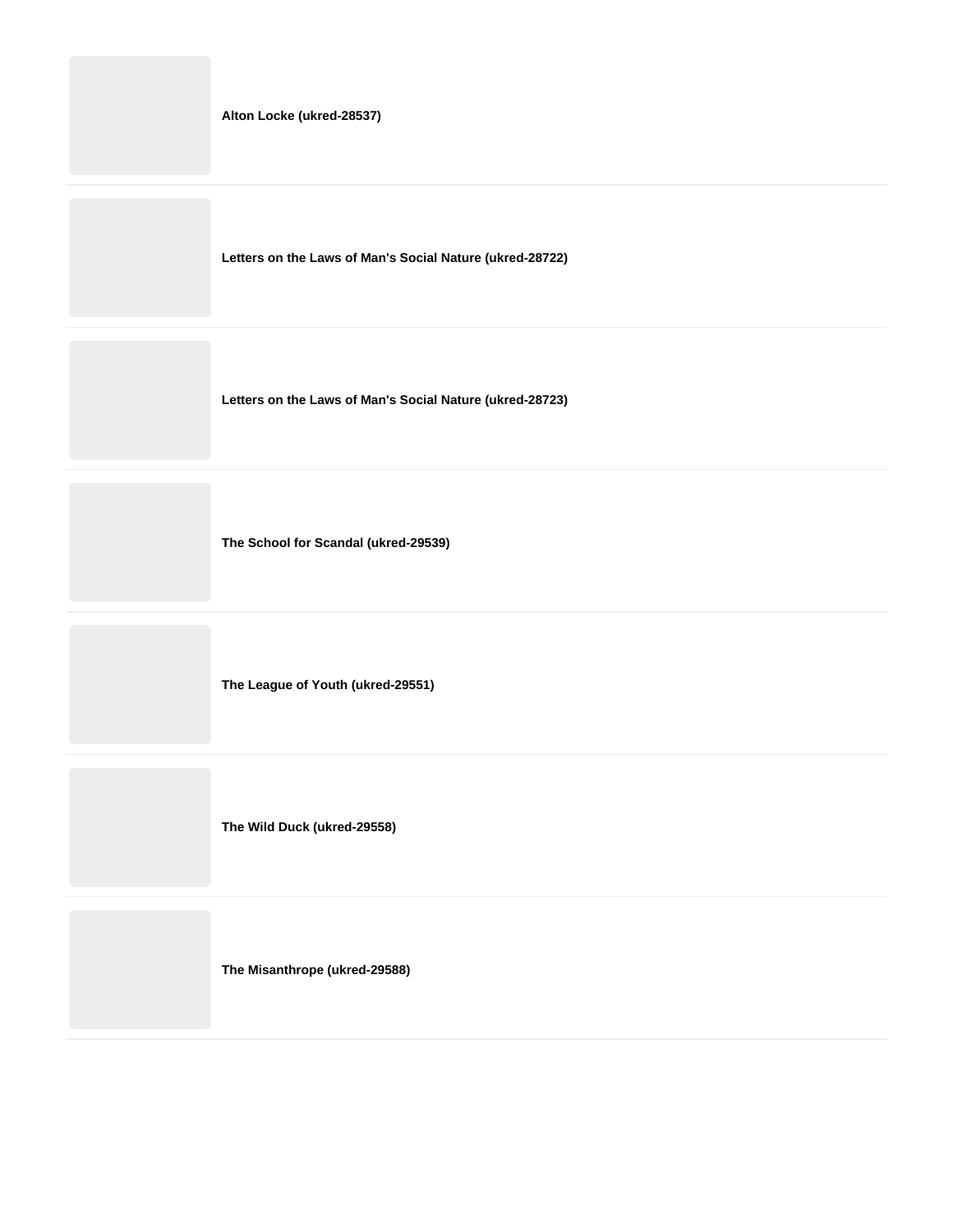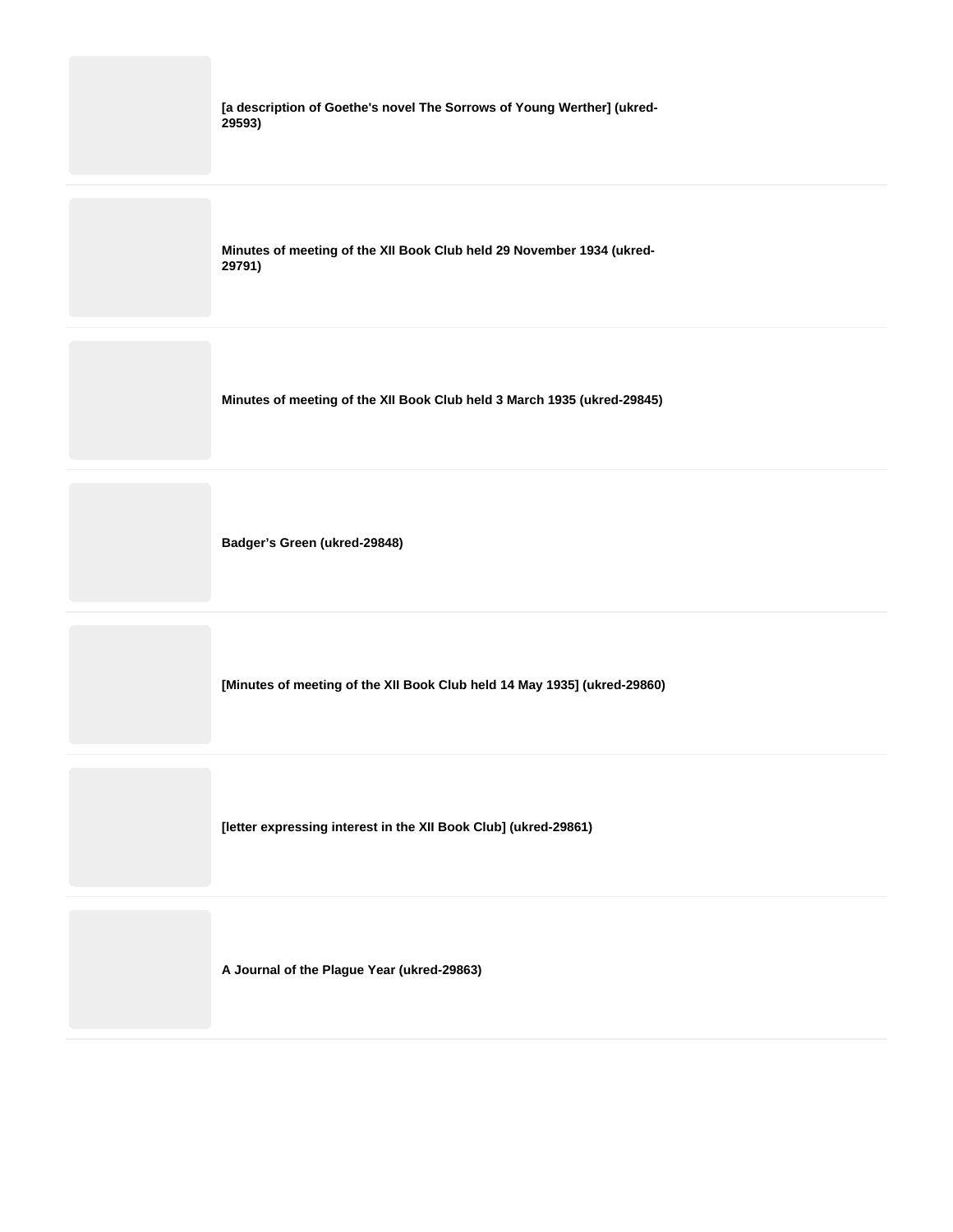**[A letter offering to hold a meeting of the XII Book Club at her new house] (ukred-29876)**

**Dominique (ukred-29945)**

**Minutes of meeting of the XII Book Club held 13 September 1935 (ukred-29946)**

**Minutes of the meeting of the XII Book Club held 22 October 1935 (ukred-29952)**

**[English verse translations of Greek plays] (ukred-30916)**

**[unspecified novels] (ukred-30917)**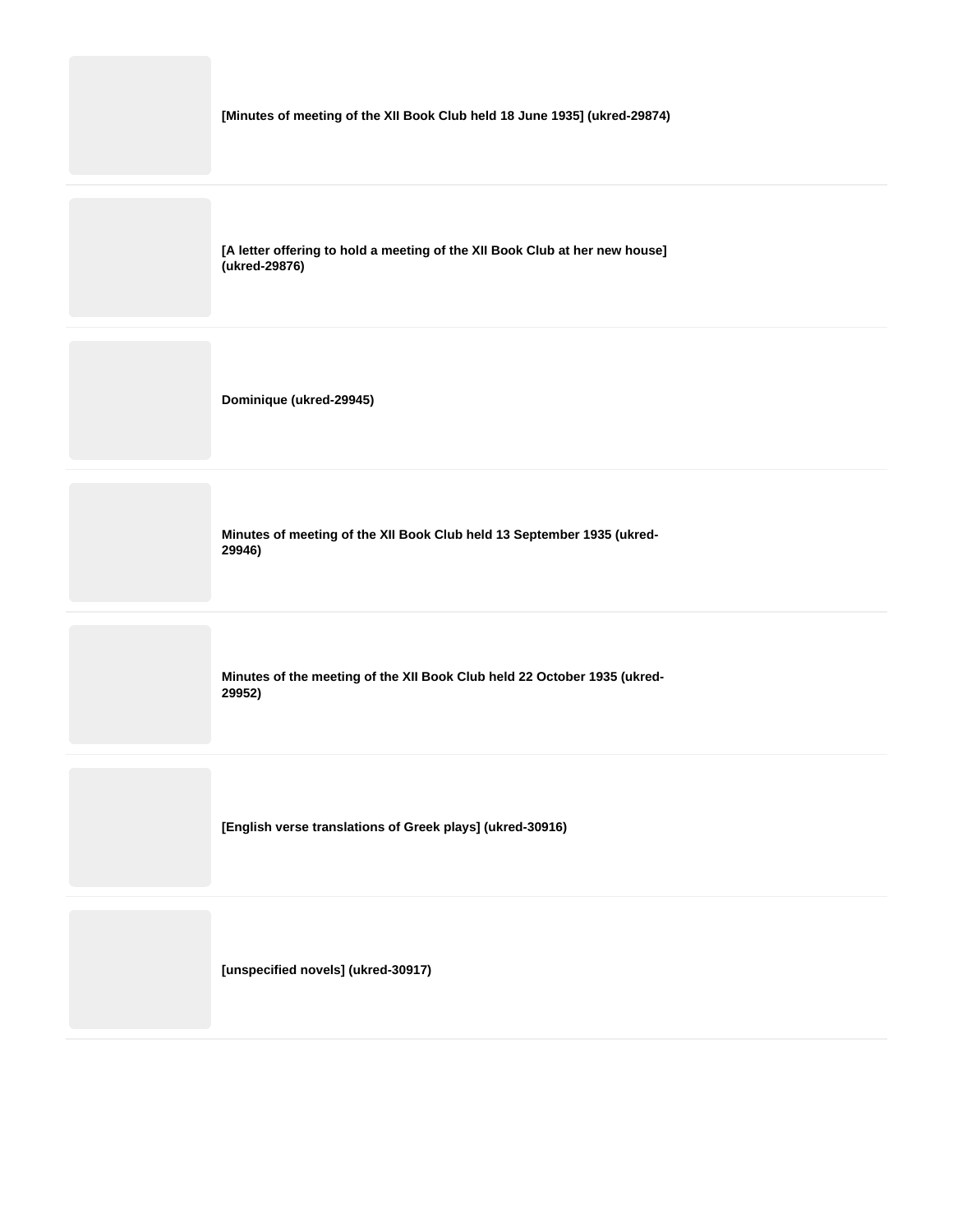| North Eastern Gazette (ukred-30918) |
|-------------------------------------|
| Times (ukred-31192)                 |
| Practitioner, The (ukred-31241)     |
|                                     |

**The Bible (Psalms) (ukred-31318)**

**German Atrocities in France. A Translation of the Official Report of the French Commission. (ukred-31319)**

**Bible (Paul) (ukred-31357)**

**The Book of Common Prayer (ukred-31358)**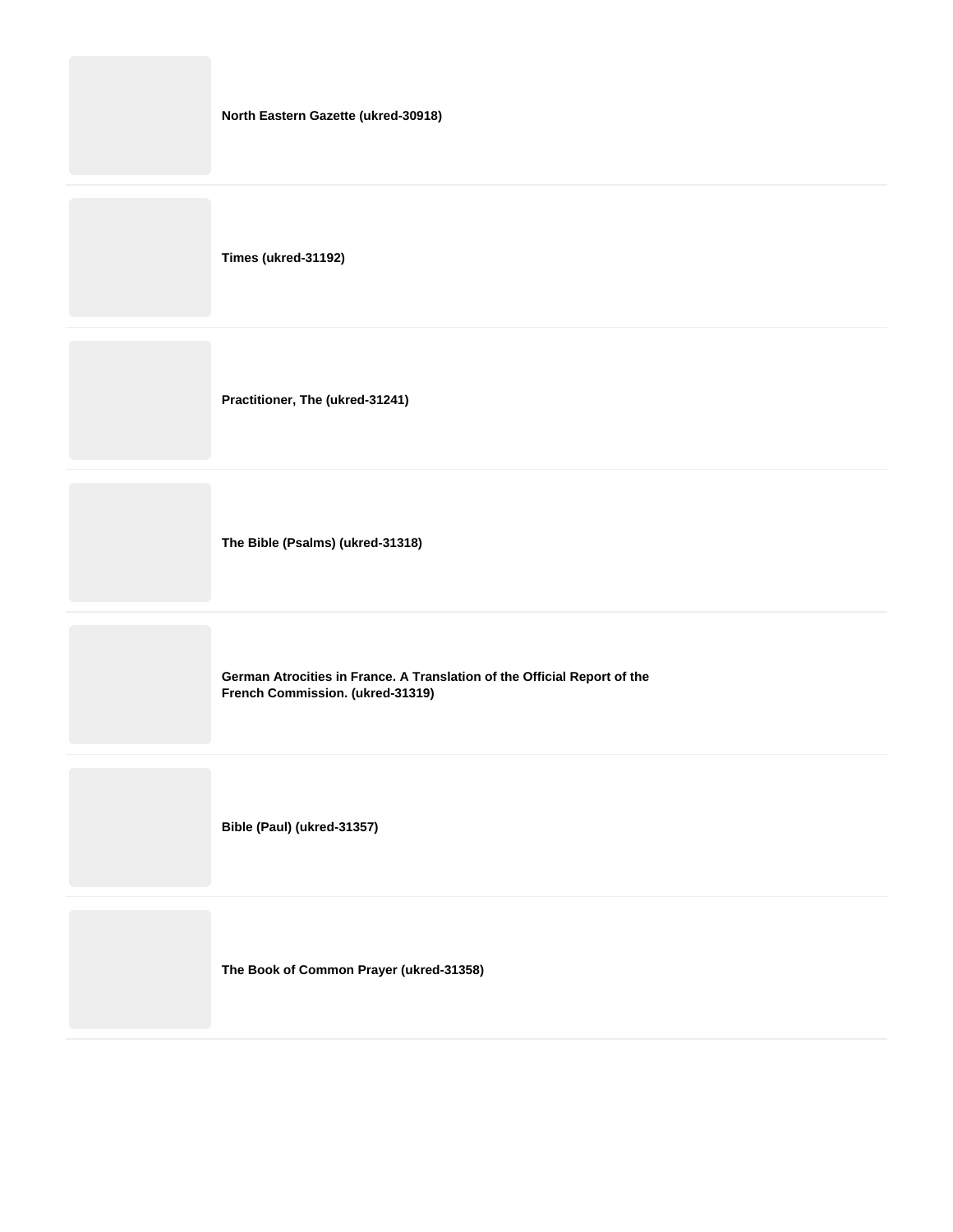|  |  | <b>Shorter Poems (ukred-3456)</b> |  |
|--|--|-----------------------------------|--|
|--|--|-----------------------------------|--|

**Times Literary Supplement, The (ukred-6046)**

**A Chemical and Medical Report of the Properties of (ukred-617)**

**Diatribe de Aristobulo Judaeo (ukred-695)**

**preface to The Old Wives' Tale (ukred-6979)**

**A Vindication of Christ's Divinity (ukred-716)**

**True Christian Religion (ukred-765)**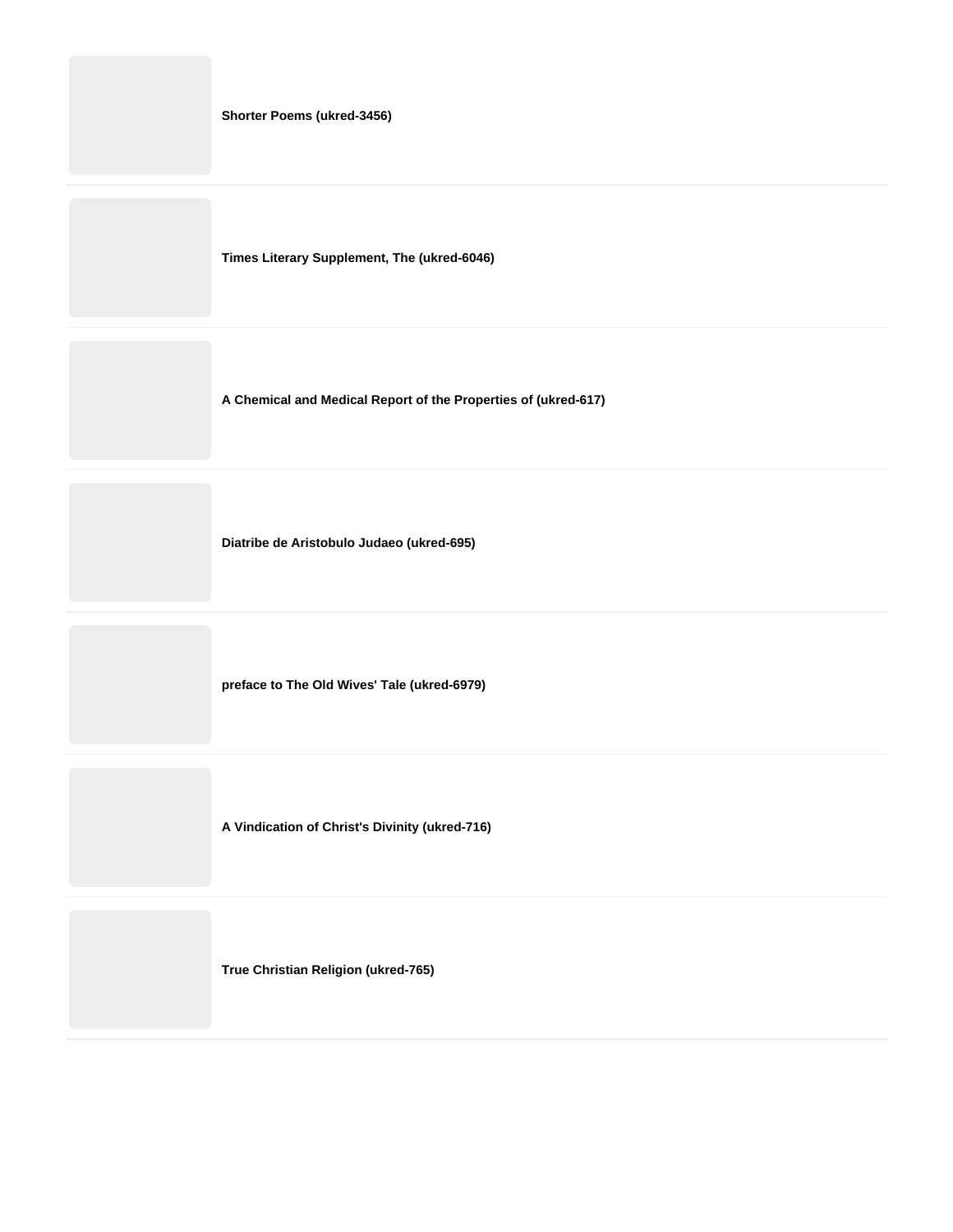**[works] (ukred-7803)**

**The life of Thomas Holcroft (ukred-7804)**

**Life of General Washington (ukred-7805)**

**[works] (ukred-7806)**

**Memoirs (ukred-7807)**

**Autobiography (ukred-7808)**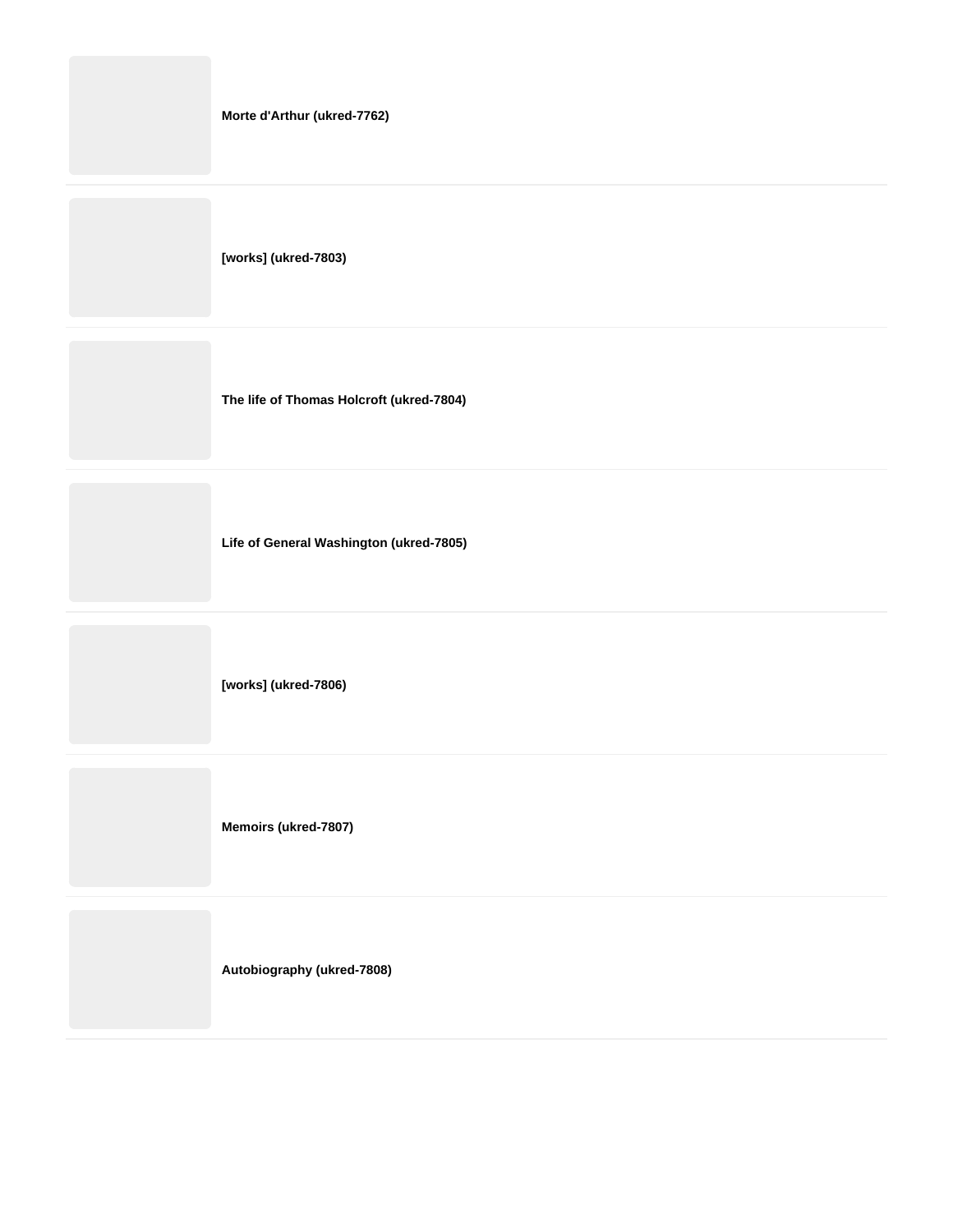**[works] (ukred-7809)**

**[works] (ukred-7810)**

**[works] (ukred-7811)**

**Letters Concerning Mind (ukred-792)**

**History of Ferdinand and Isabella, The (ukred-8751)**

**Averroes et l'Averroisme (ukred-8752)**

**Histoire des M?decins Juifs (ukred-8753)**